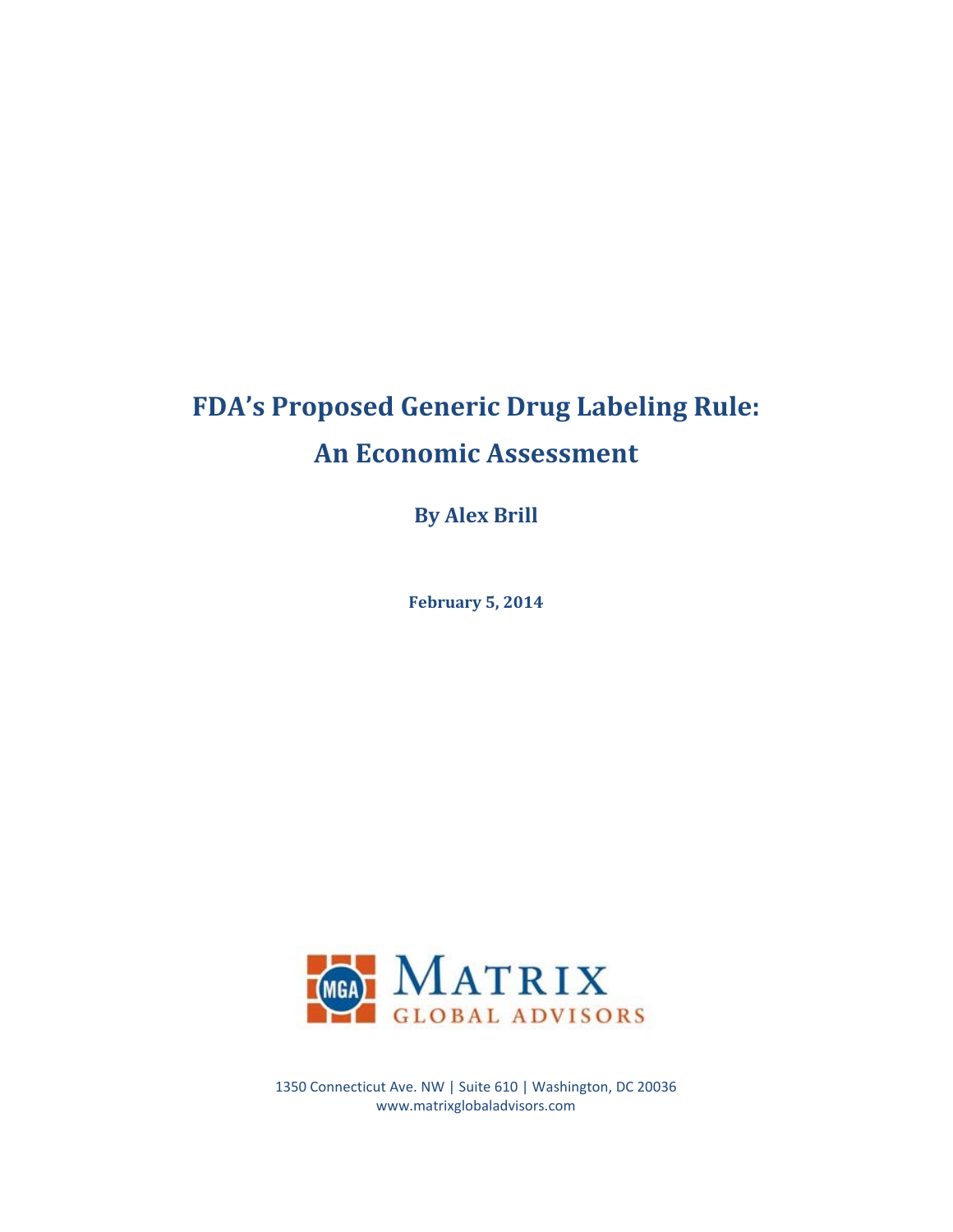## **EXECUTIVE SUMMARY**

On November 13, 2013, the Food and Drug Administration (FDA) released a Proposed Rule that would permit generic drug manufacturers to make changes to their products' labels. Lawmakers and policy experts have raised a number of concerns about the Proposed Rule, including its legality, cost, and impact on patient safety. This study investigates the cost of the Proposed Rule and estimates the impact on public and private generic drug spending should the rule be finalized.

The Proposed Rule would drastically alter the existing legal landscape by eliminating preemption and exposing generic manufacturers, who supply 84 percent of all prescriptions, to product liability lawsuits. This, in turn, would have substantial negative consequences for national health care spending due to the increase in generic drug prices that product liability would induce. Because the FDA fails to consider liability costs for generic manufacturers, the agency reaches the erroneous conclusion that the Proposed Rule would "generate little cost."

In the highly competitive generic pharmaceutical market, additional costs can be expected to result in higher prices. A policy that eliminates preemption and introduces product liability for generic manufacturers would increase manufacturer costs—and generic prices—for the following reasons:

- **Generic manufacturers would face higher insurance premiums**, self-insurance costs, and reserve spending on product liability.
- **Generic manufacturers may exit or decline to enter the market for certain products** for which they perceive greater liability risk or uninsurable liability risks.
- **Insurance companies offering product liability insurance to generic manufacturers may leave the market** when faced with insuring against increased risk, resulting in higher premiums for generic manufacturers.
- **Generic manufacturers would bear the cost of duplicating brand companies' efforts** to monitor for safety-related issues.

Other negative consequences of exposing generic manufacturers to product liability include the incentive it creates for generic manufacturers to "overwarn." The FDA has previously expressed concern about creating this dynamic because the agency is aware that overwarning dilutes the effectiveness of safety labeling and creates confusion for prescribers and patients.

This study offers a conservative estimate of one of the Proposed Rule's negative effects on generic drug manufacturers—and thus patients and payors—by modeling its impact on generic product liability spending. **In brief, the Proposed Rule could be expected to increase spending on generic drugs by \$4 billion per year (or 5.4 percent of generic retail prescription drug spending in 2012). Of this, government health programs would pay \$1.5 billion, and private health insurance, \$2.5 billion.**

Contrary to the FDA's assertion, this study finds that the Proposed Rule would result in an increase in expenditures far in excess of the \$141 million threshold for economic significance defined by the Unfunded Mandates Act of 1995. With pharmaceutical spending expected to rise substantially in the coming decade, the economic impact of the Proposed Rule will only increase over time.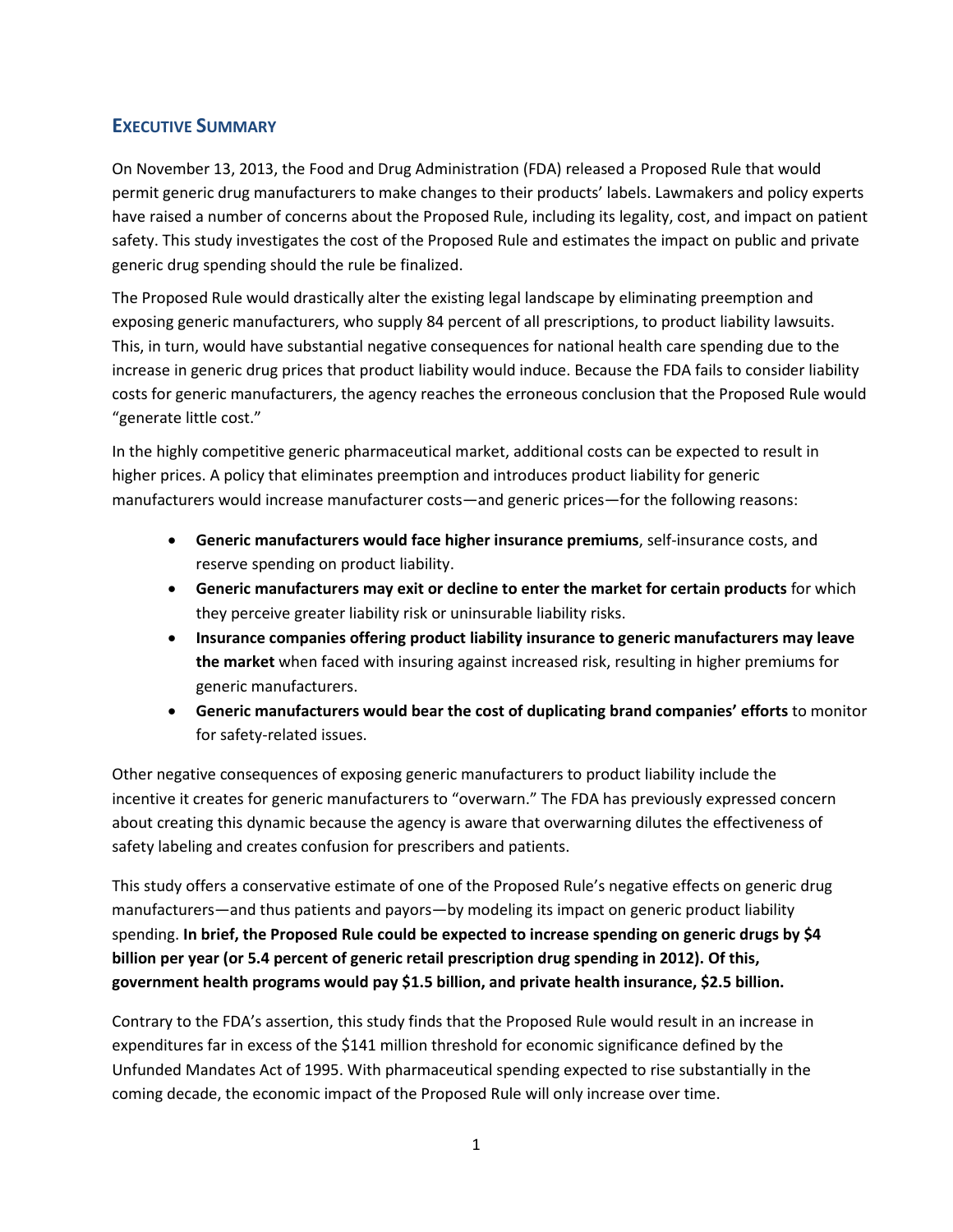#### **INTRODUCTION**

On November 13, 2013, the Food and Drug Administration (FDA) released a Proposed Rule titled "Supplemental Applications Proposing Labeling Changes for Approved Drugs and Biological Products." If finalized, the rule would permit generic drug manufacturers to make changes to their products' labels, which they currently are prohibited from doing unless the manufacturer of the reference listed drug (RLD) first changes its label. This rule would drastically alter the legal landscape that generic manufacturers face by exposing them to product liability lawsuits. Product liability exposure would in turn have substantial negative consequences for national health care spending. Both public (Medicare, Medicaid, and other programs) and private health insurance spending on generic drugs would increase due to the increase in prices that product liability would induce—a development that the FDA does not take into account in its economic impact assessment.

Lawmakers and policy experts have raised a number of concerns about the Proposed Rule, including its legality, cost, and impact on patient safety. To address the FDA's failure to properly consider cost, this study investigates the economic impact of the Proposed Rule with regard to liability exposure and identifies a multitude of channels—direct and indirect—through which the cost of generic drugs could be affected if the Proposed Rule were finalized. The study then explores in greater detail one such channel and conservatively estimates the increased health care costs that could be expected.

The study is structured as follows. We begin in Section I by contrasting the FDA's stated purpose for the Proposed Rule with the agency's implicit purpose. In Section II, we contrast the FDA's assessment of the Proposed Rule's economic impact with an assessment that incorporates product liability exposure for generic drug manufacturers and the higher prices that would result. In Section III, we provide an overview of total drug spending and generic drug spending and savings in the United States to demonstrate the magnitude of even a small change in generic prices. Having laid this groundwork, we set forth in Section IV the data and methodology we use in our analysis before presenting the results.

In brief, we find that generic product liability would increase spending on generic drugs by \$4 billion per year (or 5.4 percent of generic retail prescription drug spending in 2012). Of this, government health programs would pay \$1.5 billion, and private health insurance would cover \$2.5 billion.

## **I. PURPOSE OF PROPOSED RULE**

According to the FDA, as laid forth in the *Federal Register*, the stated purpose of the Proposed Rule is to "create parity among application holders with respect to these [CBE-0] safety-related labeling changes by permitting ANDA holders to distribute revised generic drug labeling."<sup>[1](#page-13-0)</sup>

However, in the "Preliminary Regulatory Impact Analysis" accompanying the Proposed Rule, the FDA reveals its underlying motivation of addressing a perceived inequity in the ability of consumers to bring suit against drug manufacturers:

### B. Need for Regulation

Two recent Supreme Court cases (*Wyeth v. Levine* and *Pliva v. Mensing*) held that the difference between the NDA [new drug application] and ANDA [abbreviated new drug application] holders'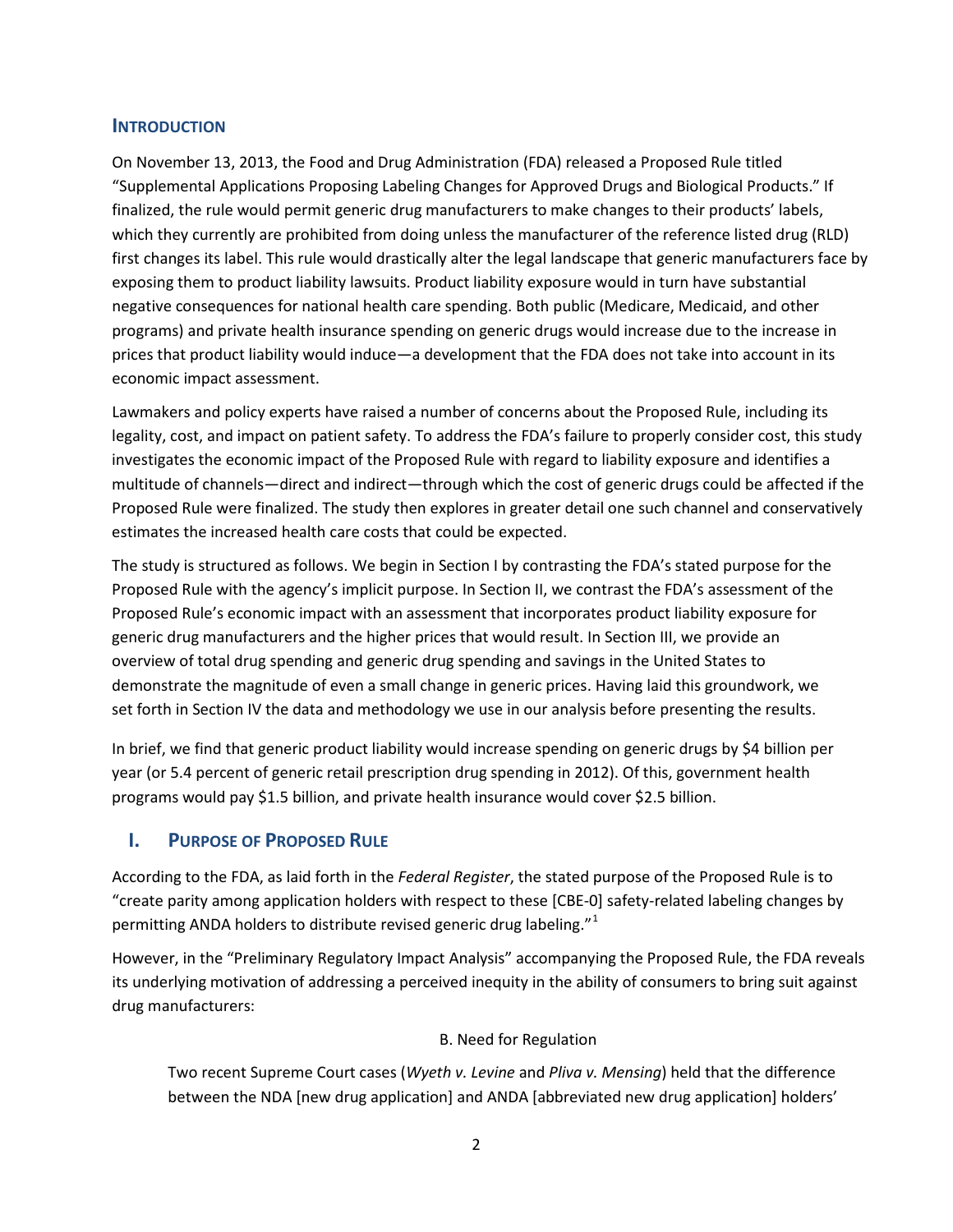abilities to independently change their product labeling leads to different outcomes on whether federal labeling requirements preempt state law tort claims against drug manufacturers for "failure to warn." As a result of these Supreme Court decisions, an individual can bring a product liability action for failure to warn against an NDA holder, but generally not an ANDA holder, and thus access to the courts is dependent on whether an individual is dispensed a "brand name" or generic drug.<sup>[2](#page-14-0)</sup>

The legal authority and regulatory appropriateness of the agency's using rulemaking to create access to the courts are beyond the scope of this study. However, as the next section details, the FDA's own cost-benefit analysis would have differed greatly had the agency considered the economic impact of the true objective of this regulatory change and the associated consequences of the tort claims that would ensue against generic drug manufacturers.

## **II. IMPACT OF PROPOSED RULE**

We assert that the FDA's assumptions about the Proposed Rule are incomplete and inaccurate, rendering their economic analysis moot. In this section, we identify and discuss the primary failings in the FDA's assumptions before offering our own view of the Proposed Rule's likely economic impact. Beyond the fact that the FDA does not consider the increased liability costs resulting from the Proposed Rule, the agency's logic is riddled with inconsistencies and omissions.

## *FDA's Assumptions about Proposed Rule's Impact*

FDA estimates that the annual net social cost of the Proposed Rule is between \$4,237 and \$25,852 and further determines that the present discounted value over a 20-year horizon would be between \$44,890 and \$[3](#page-14-1)84,616.<sup>3</sup> This is based on the FDA's estimate that the agency would receive 20 CBE-0 supplements each year from generic manufacturers.<sup>[4](#page-14-2)</sup> More specifically, the FDA estimates a net social cost to ANDA holders between \$128 per year and \$6,683 per year and a net social cost to NDA holders between \$4,109 and \$19,169 annually.<sup>[5](#page-14-3)</sup> As a result of the agency's findings, the FDA concludes that the Proposed Rule 1) would not be an economically significant regulatory action, as defined by Executive Order 12866; 2) would not have a significant economic impact on small entities, as defined by the Regulatory Flexibility Act; and 3) would not result in an increase in expenditures of \$141 million or more, as set forth by Section 202(a) of the Unfunded Mandates Act of 1995, adjusted by the 2012 Implicit Price Deflator for the Gross Domestic Product. [6](#page-14-4)

Among the FDA's flawed and inconsistent assumptions about the Proposed Rule, the following are key to understanding why the agency's economic impact assessment is grossly inadequate and generally incorrect:

## *1. FDA fails to consider liability costs*

As the FDA acknowledges in both the background section of the Proposed Rule and the Preliminary Regulatory Impact Analysis, generic manufacturers are currently protected from product liability suits because they are not allowed to make changes to their product labels. The FDA also acknowledges that the Proposed Rule "may eliminate the preemption of certain failure-to-warn claims with respect to generic drugs."[7](#page-14-5) However, the agency fails to consider that eliminating preemption of product liability claims would greatly increase liability risk for generic drug manufacturers, which in turn would lead to substantial price increases for generic drugs. Higher generic drug prices would have a measurable impact on states, the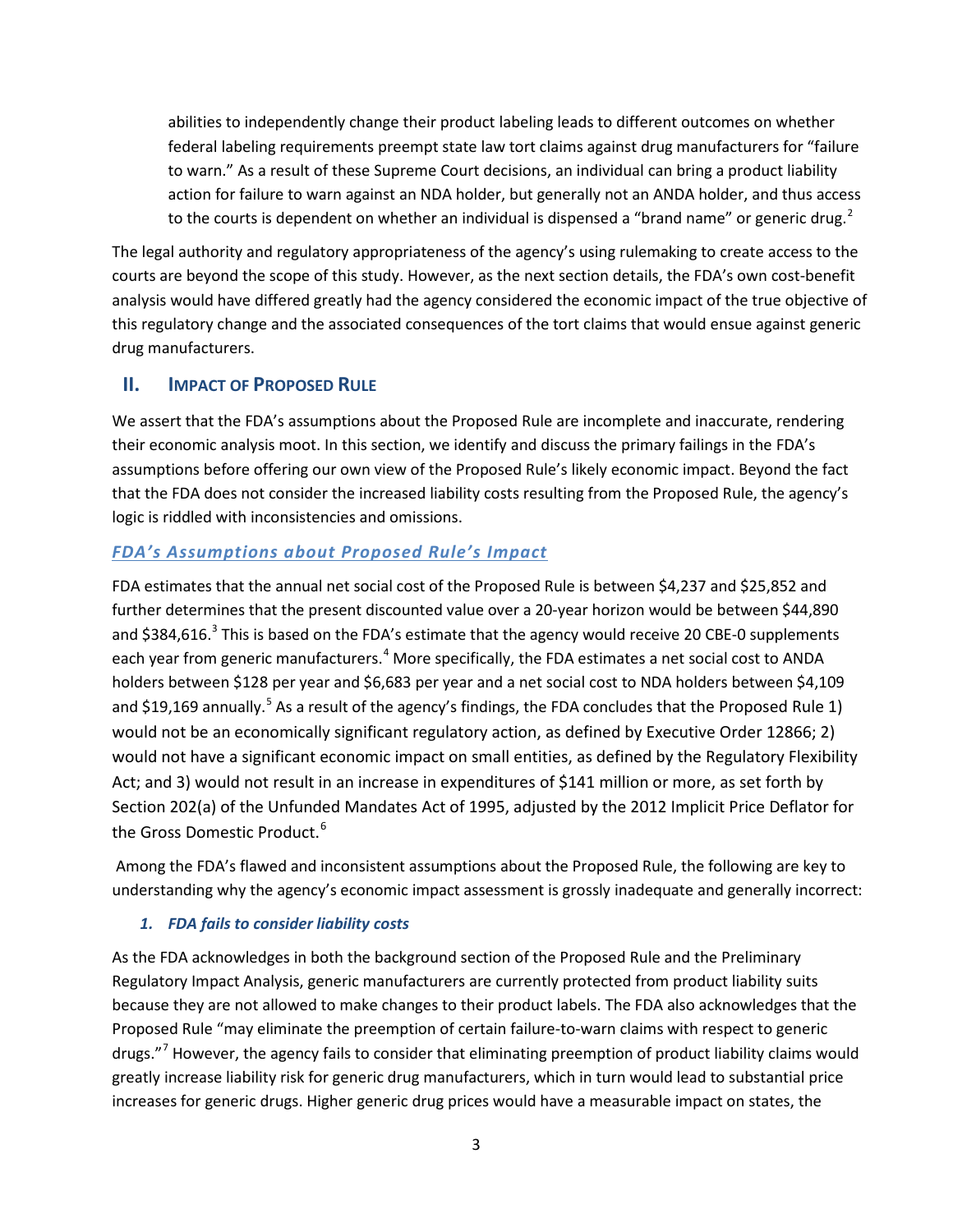federal government, private insurance, and consumers. Yet, according to the FDA, "The proposed rule is expected to generate little cost."<sup>[8](#page-14-6)</sup>

The FDA reaches this conclusion because it estimates the annual net social cost of the Proposed Rule based only on the paperwork and administrative burdens on ANDA and NDA holders and assumes "there will be no CBE-0 supplements in addition to the current level submitted by NDA holders each year as a result of the proposed rule."<sup>[9](#page-14-7)</sup> The agency does not estimate any impact from generic product liability and the accompanying price increases on physicians, pharmacists, hospitals, insurers, patients, or public payors such as Medicare or Medicaid. This is a gross oversight on the FDA's part, as the Proposed Rule would, by the agency's own admission, provide patients using generic drugs "access to the courts" to bring failure-to-warn suits against generic manufacturers. And, as explained in greater detail below, such tort liability will impose great cost—direct and indirect—on the generic drug industry, which will result in higher costs, greater risks, and reduced competition among generic drug manufacturers.

In its Preliminary Regulatory Impact Analysis, the FDA acknowledges that there are additional potential costs but excludes them because of "the large amount of uncertainty about how the proposed rule will alter consumer and industry behavior."[10](#page-14-8) However, the fact that a cost is uncertain does not justify excluding it or assuming it is zero. To the contrary, uncertainty is itself a burden, and the FDA's inability to quantify certain consequences arising from the Proposed Rule should be considered a cost to stakeholders.

#### *2. FDA believes NDA holders would have more incentive than ANDA holders to initiate label changes*

The FDA asserts that "in our base case we expect the NDA holder to desire to be the firm on record for leading a safety-related labeling change."<sup>[11](#page-14-9)</sup> The FDA's reason for this appears to be twofold. First, the agency thinks "the NDA holder [will perceive] its reputation as sufficiently important for it to be in its interest to maintain a reputation for dealing promptly and effectively with safety-related information."<sup>[12](#page-14-10)</sup> Second, the agency assumes that submitting a CBE-0 supplement will be costly enough to discourage ANDA holders from initiating a label change in most instances.

The FDA does note several instances in which an ANDA holder would initiate a label change, including "if, due to a larger market share, the expected economic benefit of moving first is larger [for the ANDA holder] than the expected cost of moving first, or if the expected economic risk of not moving first is larger than the expected cost savings of not moving first."<sup>[13](#page-14-11)</sup> In our opinion, this exception to the FDA's base case should in fact be the base case, as the NDA holder on average has only 5 percent market share of any given multisource product.<sup>[14](#page-14-12)</sup>

The FDA is correct in assuming that every firm can be expected to operate in its own interest. However, the agency fundamentally misrepresents the interests at stake. Drug manufacturers will be driven by their legal obligations and desire to minimize the risk of litigation arising from product liability suits. Potential failureto-warn suits would provide a strong incentive for every generic manufacturer to be the first to submit a CBE-0 supplement. Therefore, the FDA's assumption that "there will be no CBE-0 supplements in addition to the current level submitted by NDA holders" is implausible, and we should anticipate a far greater impact than the agency's estimate of a shift of 20 CBE-0 supplements from NDA holders to ANDA holders.<sup>[15](#page-14-13)</sup>

In the Preliminary Regulatory Impact Analysis, the FDA mentions in passing that the "likelihood of legal action against the firm for not updating product labeling" could "influence a firm's decision to submit a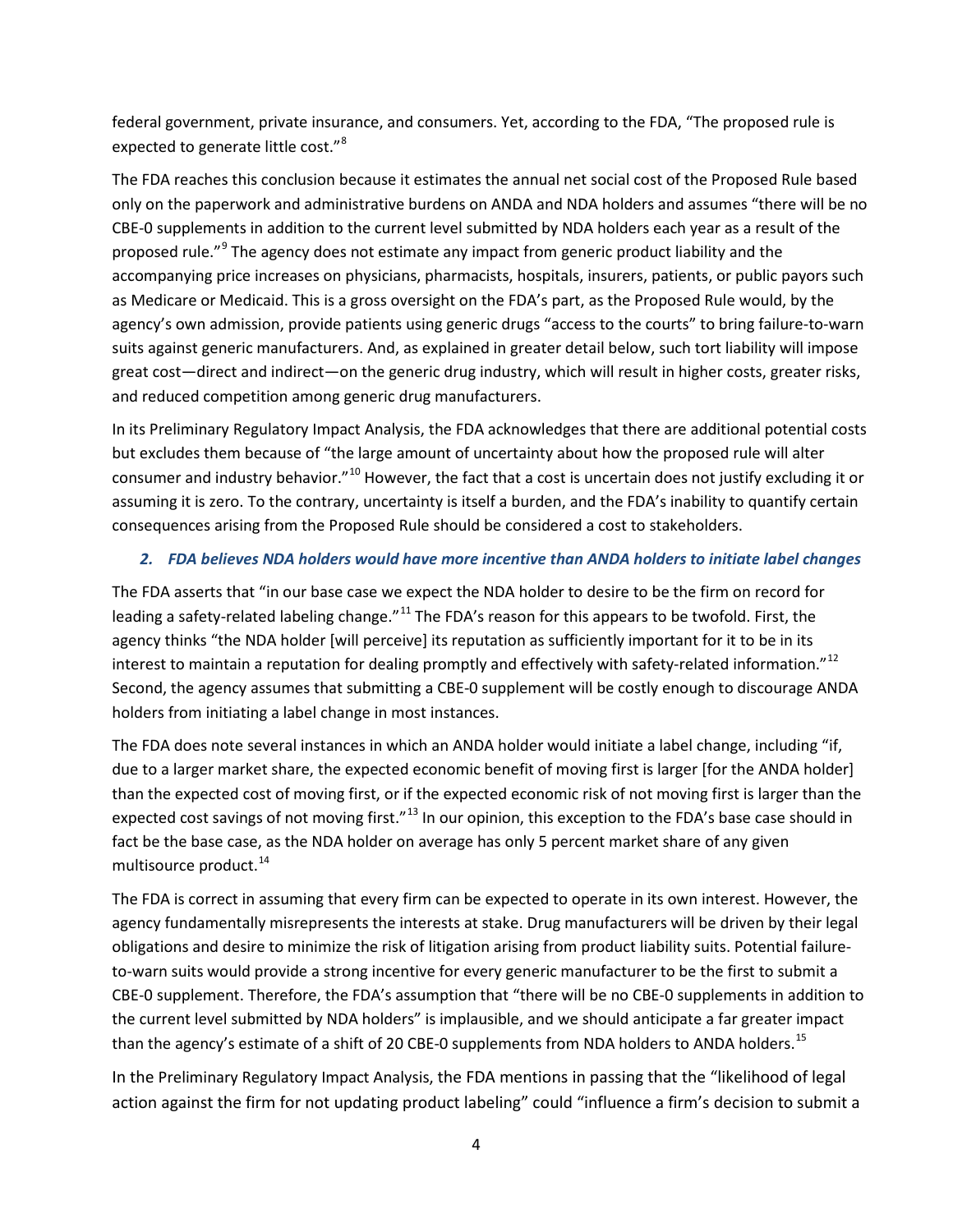CBE-0 supplement," but the agency offers no quantitative analysis.<sup>[16](#page-14-14)</sup> In our opinion, this will be the dominant determining factor in a firm's decision to submit a CBE-0 supplement.

## *3. FDA asserts that generic insurance premiums will not increase and competition will not decline*

At the conclusion of the agency's Preliminary Regulatory Impact Analysis, the FDA simply declares that "generic drug companies purchase insurance to cover a wide range of liabilities, and the cost of covering failure to warn claims will be, as it was in the past, part of an overall insurance cost. Accordingly, we do not anticipate that the proposed rule would result in higher costs to generic drug manufacturers."<sup>[17](#page-14-15)</sup> Because the FDA assumes that generic insurance costs will not increase, the agency also dismisses concerns that the Proposed Rule will induce generic manufacturers to leave or never enter the market.

However, it is illogical for the FDA to acknowledge that ANDA holders are currently exempt from failure-towarn suits and in the same analysis insist that insurance premiums would not increase if preemption were removed. In addition, the FDA does not acknowledge the variety of ways generic manufacturers approach product liability, including self-insuring and purchasing insurance with very high deductibles. Not only are insurance premiums bound to increase should the Proposed Rule be finalized, but generic manufacturers' direct spending on product liability, through reserve funds and self-insurance, would rise as well.

## *4. FDA fails to estimate any social benefit from the Proposed Rule*

While the mere fact that a Proposed Rule imposes societal costs does not render the rule inappropriate, the premise of cost-benefit analysis for regulatory matters is to demonstrate that the expected benefits of a regulatory action exceed the expected costs. The FDA's analysis fails even to attempt to quantify any expected benefit and instead makes only qualified, qualitative assertions while emphasizing the uncertainty of its predictions.

Specifically, the FDA states, "The public health benefits from adoption of the proposed rule are not quantified. By allowing all application holders to update labeling based on newly acquired information that meets the criteria for a CBE-0 supplement, communication of important drug safety information to prescribing health care providers and the public *could* be improved."[18](#page-14-16)

However, Executive Order 13563 expressly directs agencies "to use the best available techniques to quantify anticipated present and future benefits and costs as accurately as possible,"<sup>[19](#page-14-17)</sup> and Executive Order 12866 indicates that an agency should "propose or adopt a regulation only upon a reasoned determination that the benefits of the intended regulation justify its costs."<sup>[20](#page-14-18)</sup> Given that the FDA does not attempt to quantify any public health benefit and does not even express confidence that such a benefit exists, the agency appears not to be acting in accordance with either governing Executive Orders.

## *Likely Impact of Proposed Rule Considering Generic Drug Liability Exposure*

Contrary to the FDA's assertions, we believe that the primary impact of the Proposed Rule would be the elimination of preemption for generic manufacturers and the introduction of the type of product liability that brand drug manufacturers currently face. This policy change would create a drastically altered landscape for generic drug manufacturers—one that would have significant consequences for both private and public U.S. health spending by increasing the prices of generic drugs.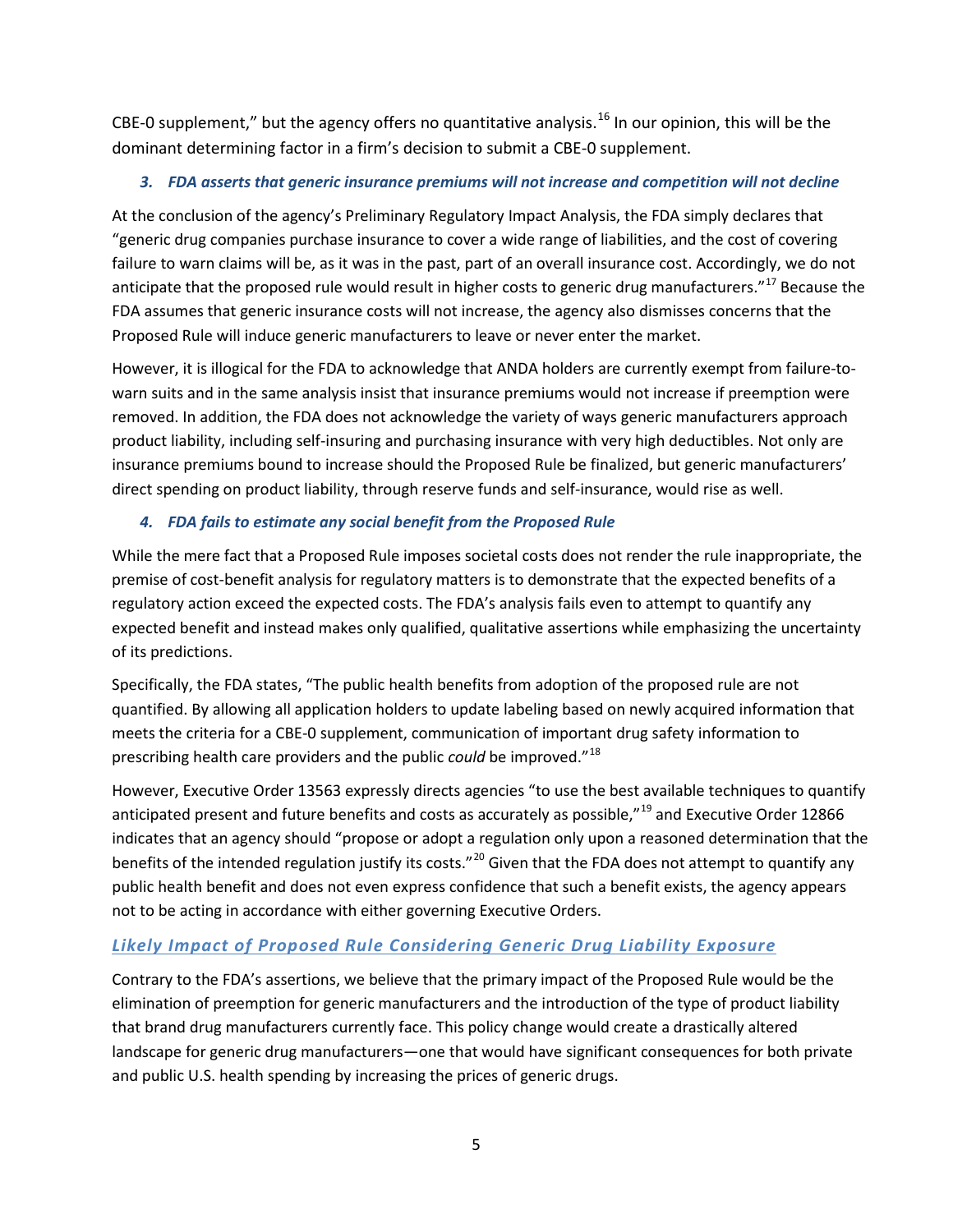#### *Product Liability and Prices*

In any competitive market, producers set their price equal to marginal cost. Therefore, the full burden of an additional cost must be passed forward in the price because the producer price cannot fall below marginal cost. The generic drug industry exhibits many characteristics indicative of a competitive marketplace. Bioequivalence, identical names, lack of advertising or branding, and relatively low cost of entry all indicate a commodity-type marketplace for generic drugs.<sup>[21](#page-14-19)</sup> The FDA's Preliminary Regulatory Impact Analysis affirms the competitiveness of the generic market—the analysis finds that among CBE-0 supplements for NDAs with an ANDA, the average number of approved generic competitors is 8.4. $^{22}$  $^{22}$  $^{22}$ 

Given the nature of the generic industry, a policy that eliminates preemption and introduces product liability exposure would increase costs—and therefore generic prices—for the following reasons:

- Generic manufacturers' costs would rise due to higher insurance premiums, self-insurance costs, and reserve spending on product liability.
- Generic manufacturers may exit the market for certain products for which they perceive greater liability risk or uninsurable liability risks. This can be expected to result in generic price increases. As the FDA's own research concludes, "The appearance of a second generic manufacturer reduces the average generic price to nearly half the brand name price. As additional generic manufacturers market the product, the prices continue to fall, but more slowly. For products that attract a large number of generic manufacturers, the average generic price falls to 20% of the branded price and lower. $"^{23}$  $"^{23}$  $"^{23}$
- Insurance companies offering product liability insurance to generic manufacturers may leave the market when faced with insuring against increased risk, resulting in higher premiums for generic manufacturers, which will in turn be passed on to payors.
- Generic manufacturers would also bear the cost of duplicating brand companies' efforts to monitor for safety-related issues.

### *Other Effects of Proposed Rule*

This study ultimately focuses on the Proposed Rule's price impact, but it is worth noting two other negative consequences of product liability exposure for generic manufacturers. First, generic manufacturers would abstain from entering the market or entirely leave the market for certain products because of liability risk, leaving high-priced brand drugs as the only option. Second, the anticipation of liability claims could induce manufacturers to "overwarn," an inclination that has previously concerned the FDA:

FDA noted that liability concerns were creating pressure on manufacturers to expand labeling warnings to include speculative risks and, thus, to limit physician appreciation of potentially far more significant contraindications and side effects. . . . Overwarning, just like underwarning, can similarly have a negative effect on patient safety and public health.<sup>[24](#page-14-22)</sup>

In the case of one manufacturer's incentive to overwarn, the primary effect would be to dilute the effectiveness of labeling warnings. However, with multiple manufacturers' responding to this incentive,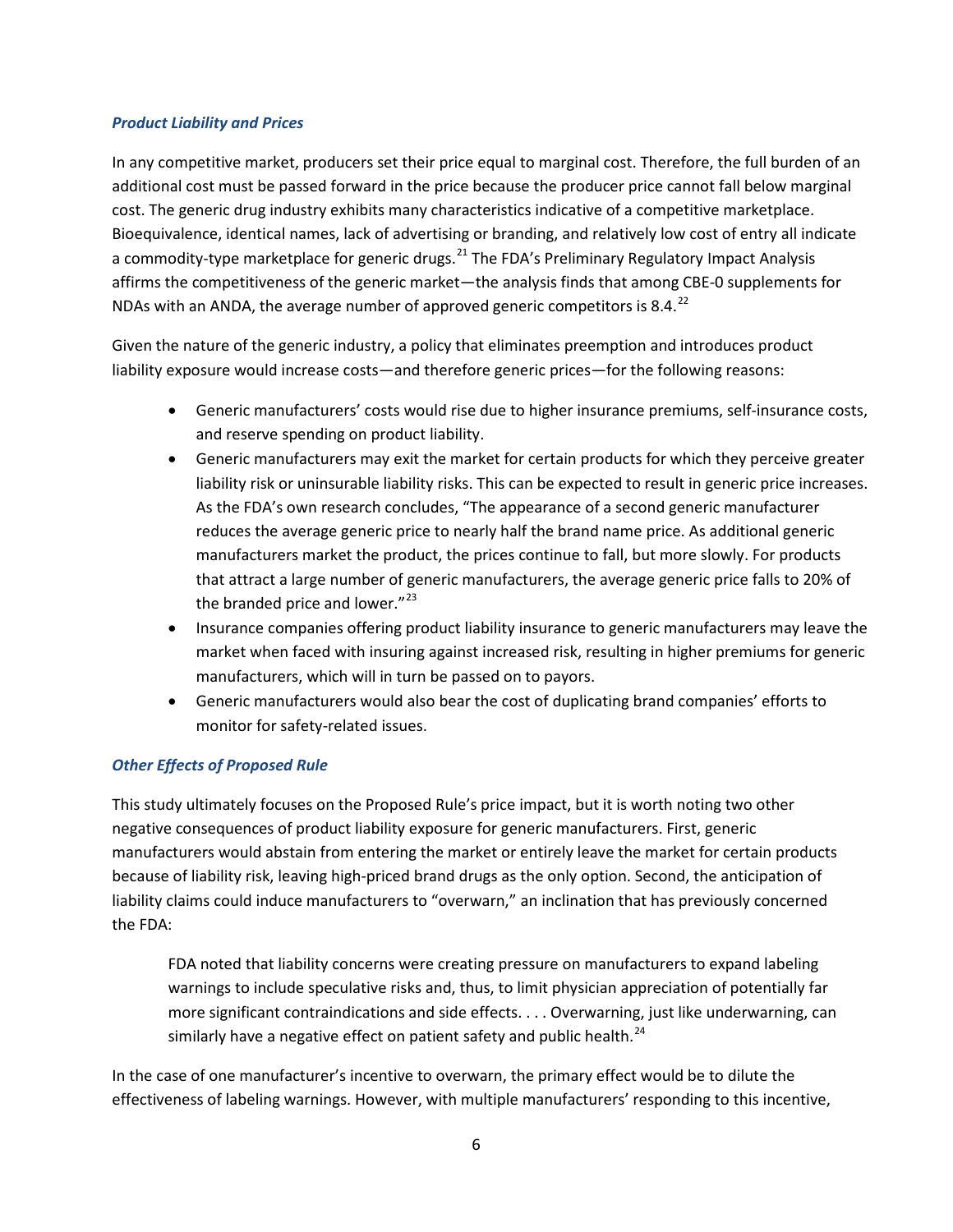the ensuing flurry of label changes for the same product would create confusion among providers and patients, to say the least.

Because the FDA does not incorporate the price effect or any of the other factors identified here in its assessment of the Proposed Rule, the agency does not attempt to quantify their impact. This study is intended to rectify that omission. Our analysis focuses on only one consequence of the Proposed Rule—the impact on generic prices as a direct result of increased liability costs—with the recognition that it is by no means the only negative impact. Indeed, the potential patient safety consequences are a very critical impact of the Proposed Rule, albeit outside the scope of this paper. Before we present our analysis, we offer an overview of current U.S. spending on generic drugs to establish a foundation for understanding the implications of the Proposed Rule's price impact.

## **III. U.S. PHARMACEUTICAL SPENDING AND GENERIC DRUGS**

Generic drugs represent enormous savings for the U.S. health care system. In the last decade, generic drugs have reduced pharmaceutical spending by \$1.2 trillion in the United States.<sup>[25](#page-14-23)</sup> In 2012 alone, generics were responsible for \$217 billion of savings. Retail prescription drug spending in the United States totaled \$263.3 billion in 2012,<sup>[26](#page-14-24)</sup> meaning that without generics, retail prescription drug spending would have been over 82 percent higher.

Generic drugs provide this kind of savings because they constitute a huge share of total prescriptions but at a fraction of the cost of single-source brand products. In 2012, 84 percent of all retail prescriptions were filled with generics, accounting for only 28 percent of total drug spending.<sup>[27](#page-14-25)</sup>

In 2012, government health insurance programs covered 36.8 percent (or \$96.9 billion) of all U.S. retail prescription drug spending.<sup>[28](#page-14-26)</sup> Of this, more than 70 percent was borne by Medicare.<sup>[29](#page-14-27)</sup> Because generics account for 28 percent of retail drug spending, government spending on retail prescription generic drugs can be assumed to total \$27.1 billion in 2012 alone.

Pharmaceutical spending is expected to increase significantly in the coming decade, as will the government's share of spending. Retail prescription drug spending is projected to rise 73 percent to \$455 billion in 2022.<sup>[30](#page-14-28)</sup> During this same period, Medicare spending on retail prescription drugs is projected to rise 115 percent; Medicaid spending, 86 percent; and total government spending, 107 percent. Given this forecast, government health insurance programs will cover 44 percent (or \$200.7 billion) of all U.S. retail prescription drug spending in 2022.<sup>[31](#page-14-29)</sup> Assuming that the generic share of pharmaceutical spending remains constant (at 28 percent), total government spending on generics will exceed \$56 billion in 2022.

Given the level of government spending on generic drugs, even a small increase in generic prices would have a measurable impact on federal and state spending and thus be detrimental to the long-run viability of Medicare, Medicaid, and other government health care programs. As the preceding section established, liability costs in a competitive marketplace are passed on in the form of higher prices. Therefore, we can be sure that if the Proposed Rule is finalized, we will see an increase in public and private generic drug spending as generic manufacturers pass on new liability costs. In the next section, we estimate the spending increase that the Proposed Rule would induce as a result of this single factor.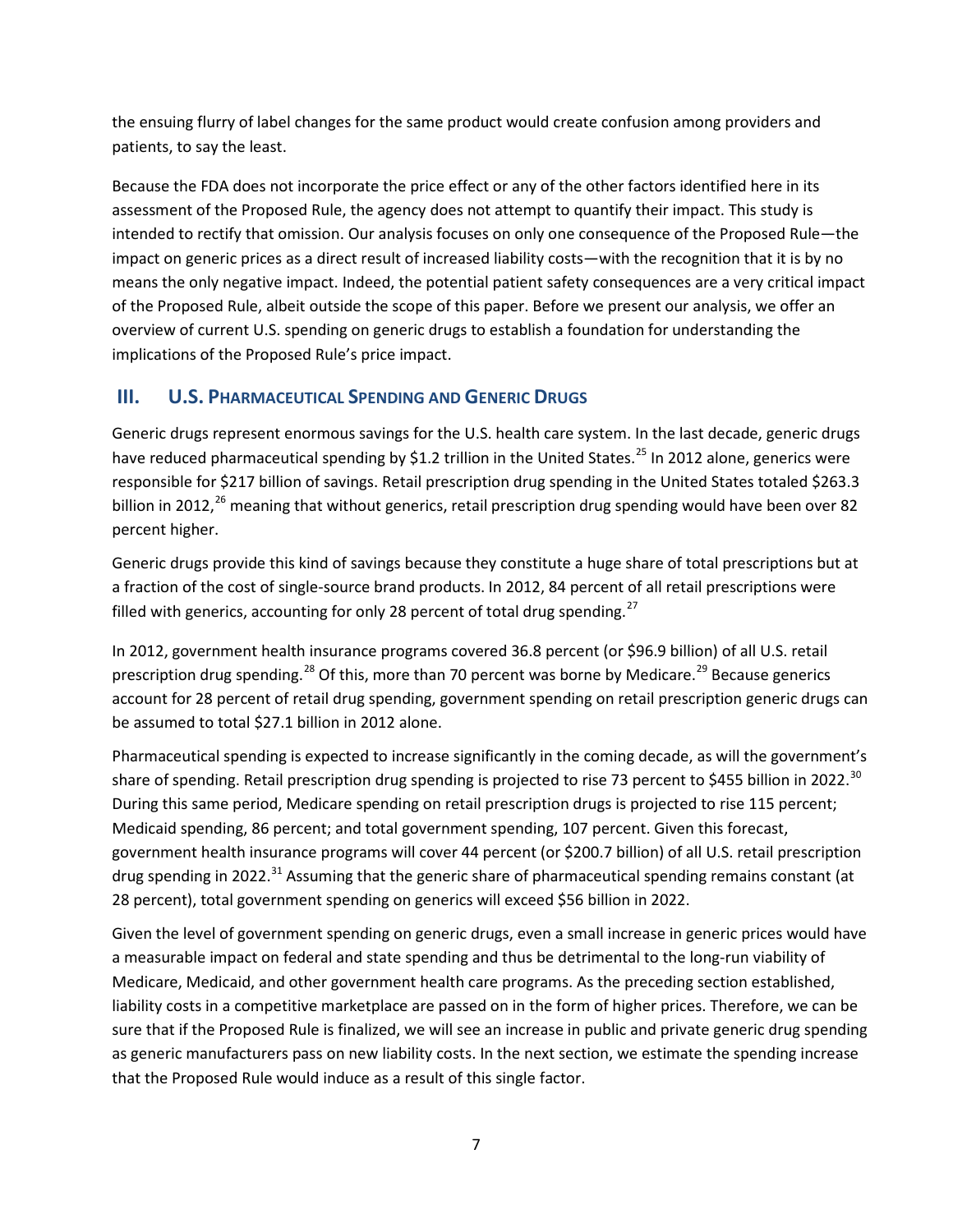## **IV. ANALYSIS**

As we have established, should the FDA Proposed Rule become final, it would expose generic manufacturers to product liability risks and associated legal costs, and these costs would be passed on to consumers and payors in the form of higher prices. In this section, we quantify the impact of increased generic prices on public, private, and out-of-pocket spending as a direct result of increased expected liability costs. To estimate the amount by which generic prices—and thus spending—could be expected to increase due to this new liability exposure, we use the following data and methodology.

In approaching our analysis, we first determine the degree to which the Proposed Rule would expose generic manufacturers to product liability to establish the validity of our hypothesis that it will result in higher costs. Having established this, we then construct a model to estimate the increase in generic spending on product liability.

### *Generic Product Liability Exposure*

To estimate the degree to which generics would face exposure to product liability under the Proposed Rule, we use as a proxy the share of all safety-related label changes that occur after generic entry. The Proposed Rule would expose generic manufacturers to product liability more broadly, but this proxy serves as a conservative measure of exposure.

In the Preliminary Regulatory Impact Analysis, the FDA analyzes CBE-0 supplements from 2009 and 2010 for boxed warnings and contraindications and finds that 39 of the 114 approved changes occurred for products that were available as generics at the time of the label change.<sup>[32](#page-14-30)</sup> In a subsample of CBE-0 supplements including all types of label changes, not just boxed warnings and contraindications, the FDA finds that 27 out of 56 changes occurred for multisource products.<sup>[33](#page-14-31)</sup> Using the following methodology, we conducted an analysis similar to the FDA's but incorporating more recent data and looking at all CBE-0 supplements.

The FDA makes publicly available all safety-related label changes for drugs.<sup>[34](#page-14-32)</sup> We analyzed the most recently available twelve-month period (November 2012 to October 2013). Safety-related label changes are made either with a CBE-0 supplement or a prior approval supplement. Since CBE-0 supplements allow manufacturers to make unilateral changes to their labels and, as such, are the subject of the Proposed Rule, we analyzed only those supplements.

To distinguish between CBE-0 supplements and prior approval supplements, we located the corresponding approval letter, which states what type of supplement the manufacturer submitted, through the FDA's "Drugs@FDA" database. [35](#page-14-33) Of the 541 safety-related label changes in the twelve-month period analyzed, 94 were CBE-0 supplements.<sup>[36](#page-14-34)</sup>

To determine which products were available as generics when the label change was made, we crossreferenced the CBE-0 supplements with the Drugs@FDA database, which identifies whether a product has approved therapeutic equivalents. For those drugs with approved therapeutic equivalents, we determined whether a generic version had entered the market using the market date for the first generic manufacturer's participation in Medicaid.<sup>[37](#page-14-35)</sup> An additional step in the analysis was to verify generic market entry with a secondary source, such as a manufacturer press release for the generic launch.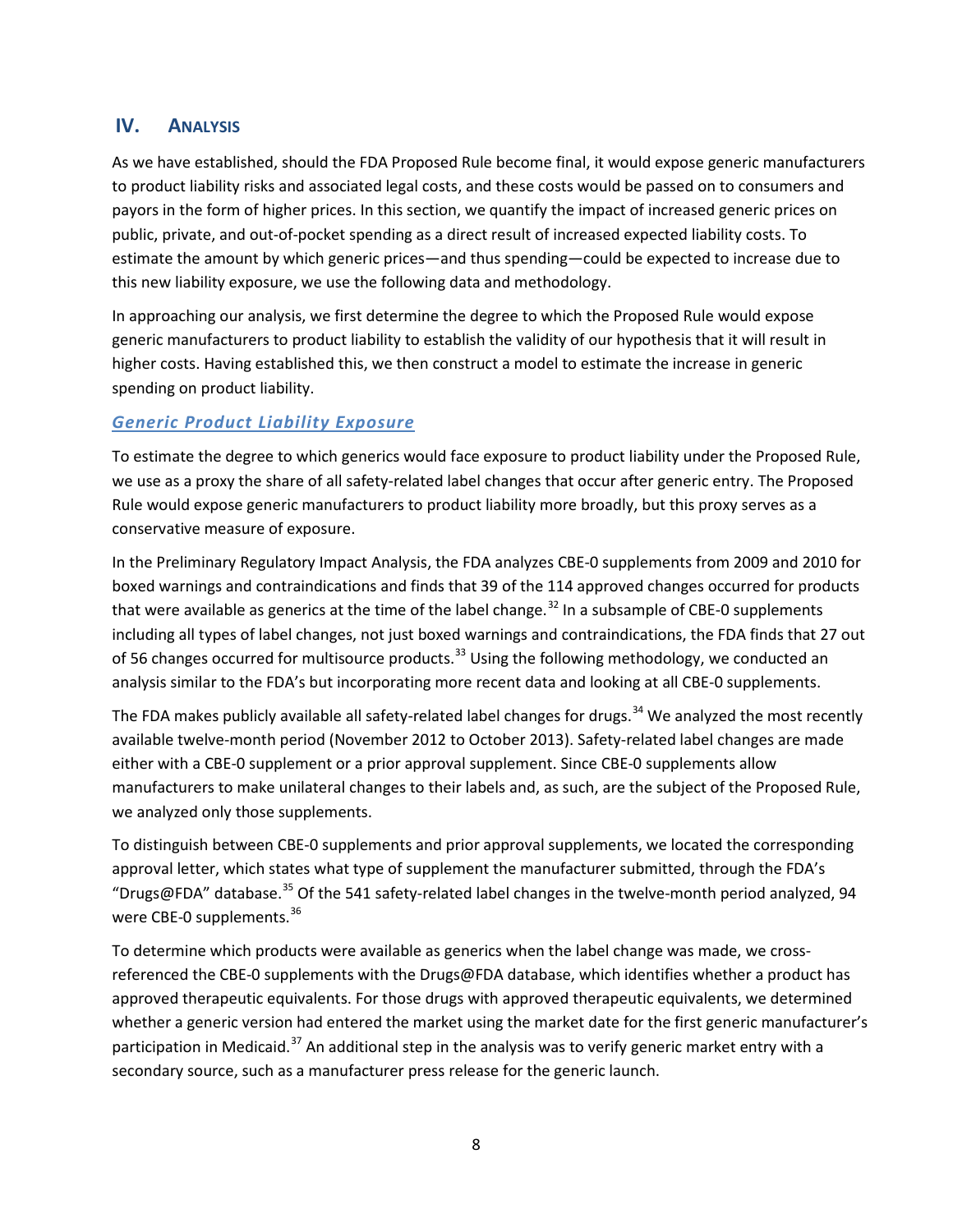Of the 94 CBE-0 supplements, 40 products were multisource at the time the label change was made. Based on this proxy, we conclude that generic and brand manufacturers would face exposure to product liability to a similar degree.

## *Modeling Liability-Induced Costs for Generic Manufacturers*

Should the proposed FDA rule become final, the product liability and litigation costs to which it would expose generic manufacturers would result in dynamics in the generic drug industry similar to those already observed in the brand drug industry. To estimate the amount that generic manufacturer costs—and thus generic prices—could be expected to increase due to this new liability exposure, we construct a model based on the brand industry.

In a study on medical liability costs for physicians and hospitals, the Government Accountability Office outlines the various types of costs associated with pharmaceutical manufacturer liability and affirms that these costs are reflected in higher prices:

Manufacturers pass on their liability costs . . . in their products' prices. Their liability costs include insurance and liability-related production and marketing costs. Manufacturer insurance costs . . . can include periodic self-insurance payments, payments made for purchased insurance, and payments made from general revenues to cover uninsured losses. Liability-related production and marketing costs include expenses associated with actions taken primarily to protect the manufacturer from liability, such as multiple layers of packaging and repeated safety warnings.  $38$ 

We conducted an extensive literature review in an effort to determine total product liability spending specific to the brand pharmaceutical industry but found no conclusive estimates. This is in keeping with the Office of Technology Assessment's (OTA) conclusion in 1993 that "the best source of information on the costs and implications of product liability law in this industry are drug companies themselves. The [OTA] found no published data summarizing industry experience."<sup>[39](#page-14-37)</sup> Based on the OTA's direction, we analyzed brand pharmaceutical manufacturer financial statements but did not find consistent reports of product liability spending or product liability insurance premiums.<sup>[40](#page-14-38)</sup>

Given the unfeasibility of quantifying brand drug manufacturers' total spending on product liability, we use average product liability insurance premiums across industries as a proxy. A study published in the *Journal of Political Economy* on the impact of product liability on innovation estimates that product liability insurance premiums for bodily injury represent 0.67 percent of firms' sales. $41$ 

It should be noted that for the purposes of our analysis, this is a conservative estimate for two reasons: 1) it does not include firms' self-insurance or spending on uninsured losses, and 2) the pharmaceutical industry bears a disproportionate liability burden relative to other industries.<sup>[42](#page-14-40)</sup> Because brand manufacturers typically self-insure,<sup>[43](#page-14-41)</sup> this is not a perfect proxy, but it does approximate product liability spending—and at a level lower than what brand drug companies likely spend on product liability.<sup>[44](#page-14-42)</sup>

To relate drug company sales to drug spending, we use a report from the Bureau of Labor Statistics (BLS) to convert production value to consumption value.<sup>[45](#page-14-43)</sup> According to BLS, U.S. pharmaceutical sales were \$300 billion in 2009 (the year reported in the BLS analysis), while U.S. production totaled \$177 billion (including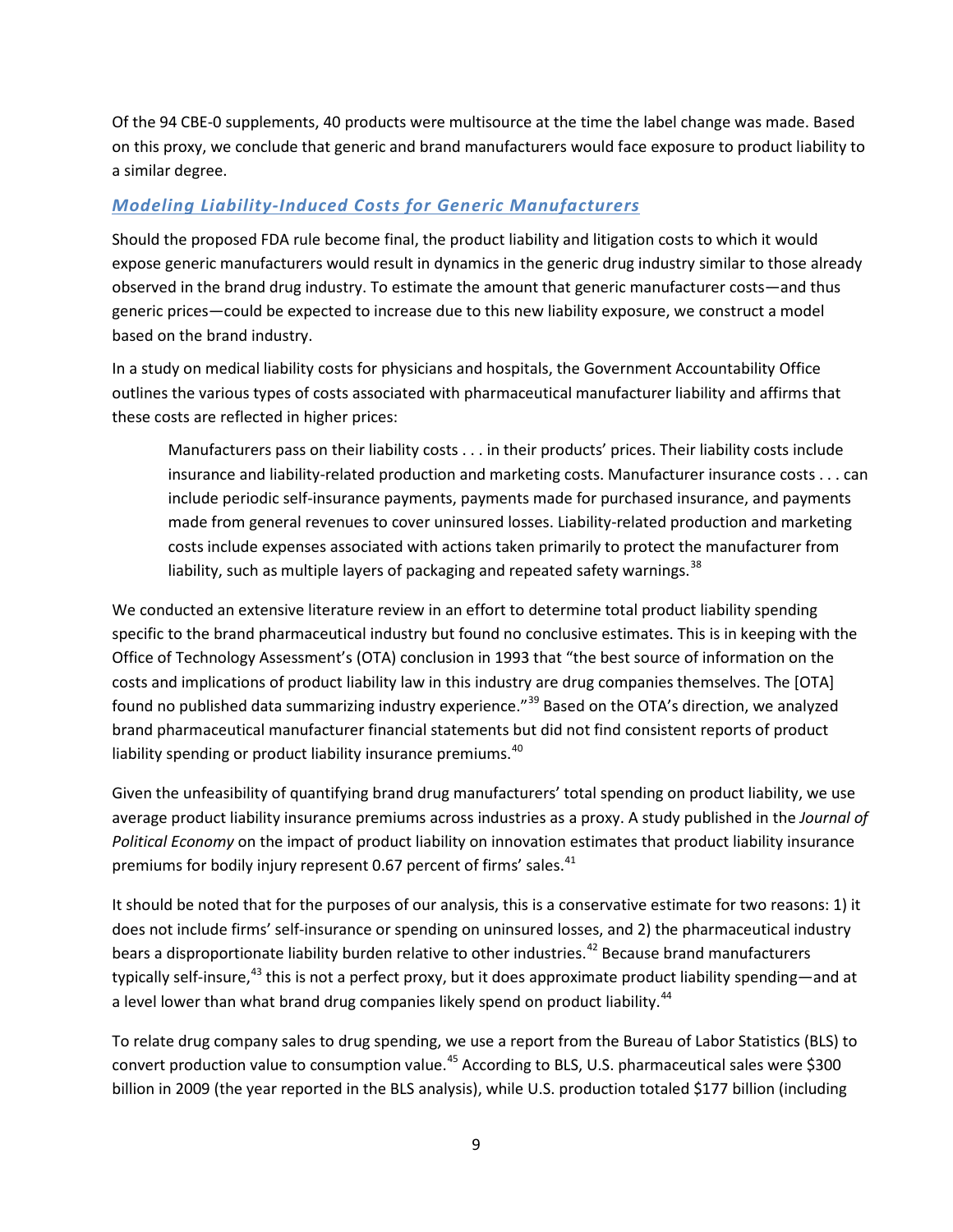imports and excluding exports). The ratio of production value to consumption value is thus 0.59 (\$177 billion/\$300 billion). Drug companies' spending on product liability costs (0.67 percent of their revenue) is thus the equivalent of 0.4 percent of consumer spending (0.59 \* 0.0067).

## *Results*

In 2012, U.S. retail prescription drug spending totaled \$263.3 billion,<sup>[46](#page-14-44)</sup> of which brand drugs represented 72 percent, or \$189.6 billion.<sup>[47](#page-14-45)</sup> If the cost of product liability for brand companies equals 0.4 percent of consumer spending, product liability costs in 2012 totaled \$758.3 million. Prescriptions in 2012 totaled 4.1 billion, and brand drugs accounted for 16 percent of these, or 652.5 million prescriptions.<sup>[48](#page-14-46)</sup> Therefore, brand product liability spending was roughly \$1.16 per prescription in 2012.

Since generics account for 84 percent of all prescriptions (or roughly 3.4 billion prescriptions), generic product liability spending could be expected to total \$4 billion (or 5.4 percent of generic retail prescription drug spending in 2012), based on our model. It is worth noting again that our model estimates just one negative economic impact of the Proposed Rule.

### *Increase in government spending*

As mentioned above, government spending on retail prescription generic drugs was \$27.1 billion in 2012. With the introduction of product liability, we could expect government spending to increase \$1.5 billion (or 5.4 percent), given that government spending accounts for 36.8 percent of all retail

## **Results in Brief** Total increase in generic drug spending by consumers due to product liability: **\$4 billion (5.4 percent)**

- o Increase in government spending: **\$1.5 billion (5.4 percent)**
- o Increase in private and out-of-pocket spending: **\$2.5 billion (5.4 percent)**

prescription drug spending. The impact on government spending would be higher with the inclusion of Medicare Part B spending (which is excluded here because of the data lag for Part B).

### *Increase in private and out-of-pocket spending*

Private and out-of-pocket spending on generic drugs totaled \$46.6 billion in 2012. With the introduction of product liability, we could expect generic spending to increase \$2.5 billion, or 5.4 percent, given that private and out-of-pocket spending represents 63.2 percent of all retail prescription drug spending.

As mentioned above, these estimates should be considered conservative given that we use a proxy for product liability insurance premiums that is likely low, do not account for self-insurance and reserve spending, exclude certain drug spending, and do not model the effect of fewer or no generics in a given market. Therefore, while it is difficult to quantify future product liability because of the unpredictability of this type of lawsuit, our results are certainly an underestimate of product liability costs. To depict a far larger but perfectly plausible economic impact on the generic drug industry, we present before concluding a case study of the well-known product liability lawsuits over the brand drug Vioxx.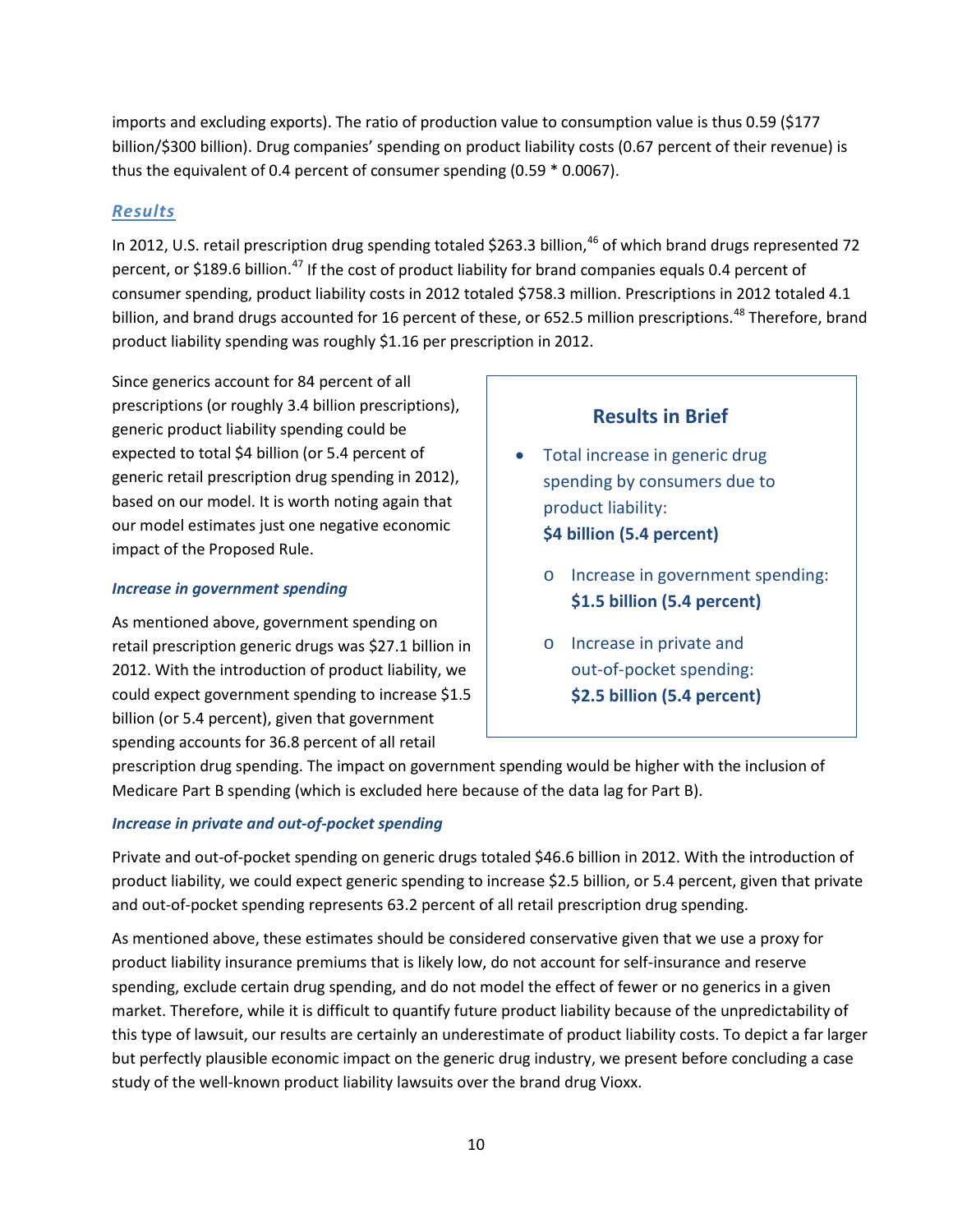#### **Case Study: Vioxx**

Vioxx was an anti-inflammatory drug that entered the market in mid-1999 and was pulled by Merck & Co., Inc. in September 2004 because of the health risks it posed. During its time on the market, Vioxx recorded more than \$11 billion in sales and was used by roughly 20 million Americans.

By 2007, Merck was facing 28,000 Vioxx-related lawsuits and set up a settlement fund of \$4.85 billion for qualifying product liability claims. The Vioxx settlement fund was concluded in 2010, with 33,075 plaintiffs receiving compensation.

Had generic versions of Vioxx been available, they could have been expected to comprise 95 percent of the market—and thus 95 percent of the liability. It could thus be assumed that generic manufacturers would have been responsible for \$4.6 billion of the \$4.85 billion in settlements. Given that generic drugs on average are 80 percent cheaper than brands, settlement costs would have dwarfed sales.

While Vioxx was on the market, it generated annual sales of \$2.5 billion, but annual generic sales would have been 20 percent of that, or about \$500 million. Over the period that Vioxx was marketed, generic manufacturers' revenue would have been roughly \$2 billion, versus Merck's \$11 billion.

Since settlement payments depended on the severity of injuries and length of time consumers took Vioxx, a similar settlement agreement would have been necessary for generic manufacturers to settle the same number of claims. Although the revenue generated by brands and generics differs substantially, personal injury claims would have been the same. Thus, generics would have been responsible for \$4.6 billion in settlements for a product that generated only \$2 billion in revenue.

## **V. CONCLUSION**

In this study, we provide a conservative estimate of just one of many negative economic impacts that the FDA's Proposed Rule would have on generic drug manufacturers and thus patients and payors. According to our analysis, we estimate that imposing liability risk on generic manufacturers would increase generic drug spending by 5.4 percent. For the government, this means an increase in annual generic drug spending of \$1.5 billion, and for private payors an increase of \$2.5 billion.

Contrary to the FDA's assertion, we find that the Proposed Rule would both be an economically significant regulatory action as defined by Executive Order 12866 and would result in an increase in expenditures far in excess of the \$141 million threshold set forth by Section 202(a) of the Unfunded Mandates Act of 1995. Given that pharmaceutical spending is expected to rise, the economic impact of the Proposed Rule will only increase in significance.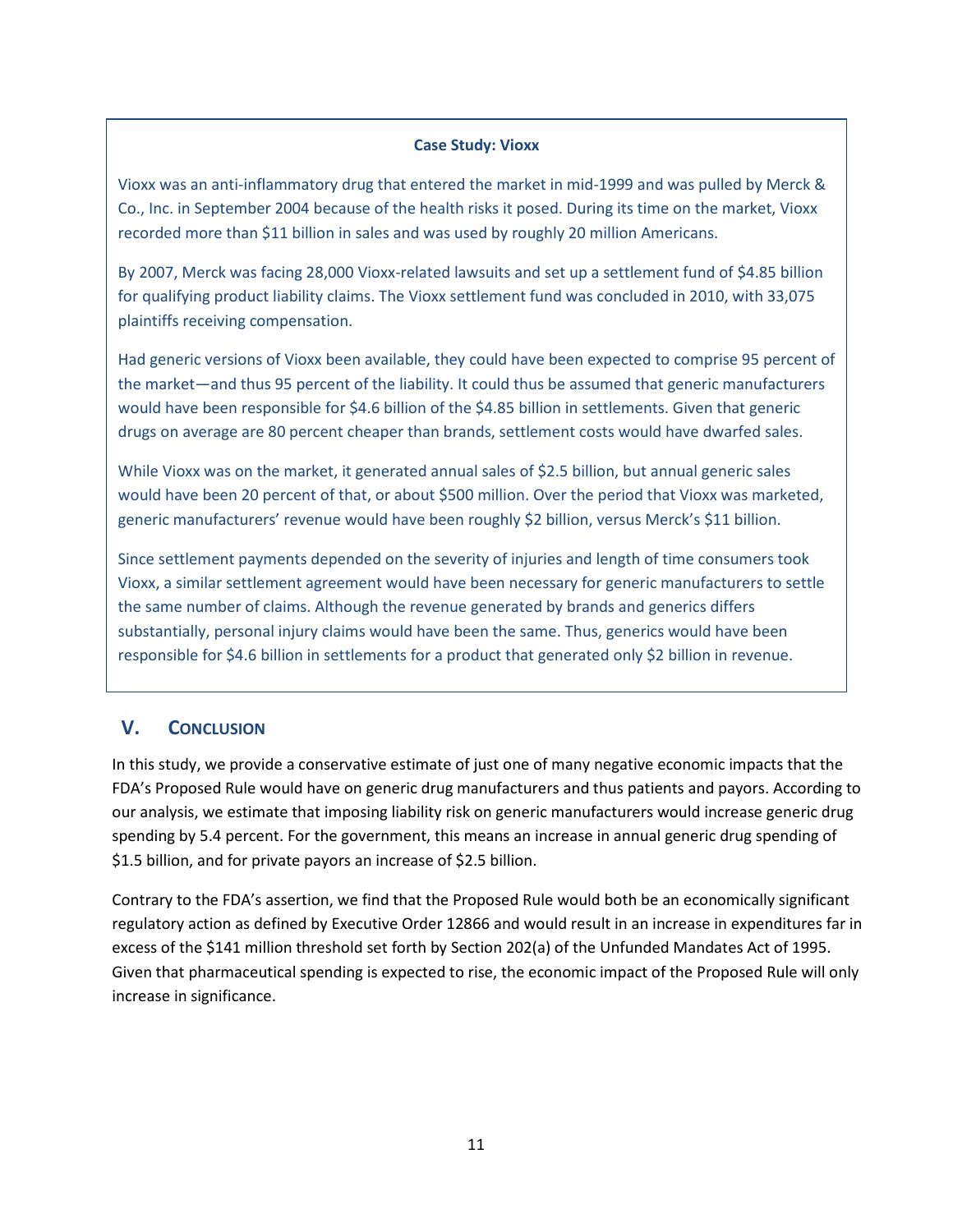## **ABOUT THE AUTHOR**

Alex Brill is the CEO of Matrix Global Advisors, an economic policy consulting firm. He is also a research fellow at the American Enterprise Institute and in 2010 served as an advisor to the Simpson-Bowles Commission. Previously, he was chief economist and policy director to the House Ways and Means Committee. Prior to his time on the Hill, he served on the staff of the President's Council of Economic Advisers.

This report was sponsored by the Generic Pharmaceutical Association. The author is solely responsible for the content. Any views expressed here represent only the views of the author.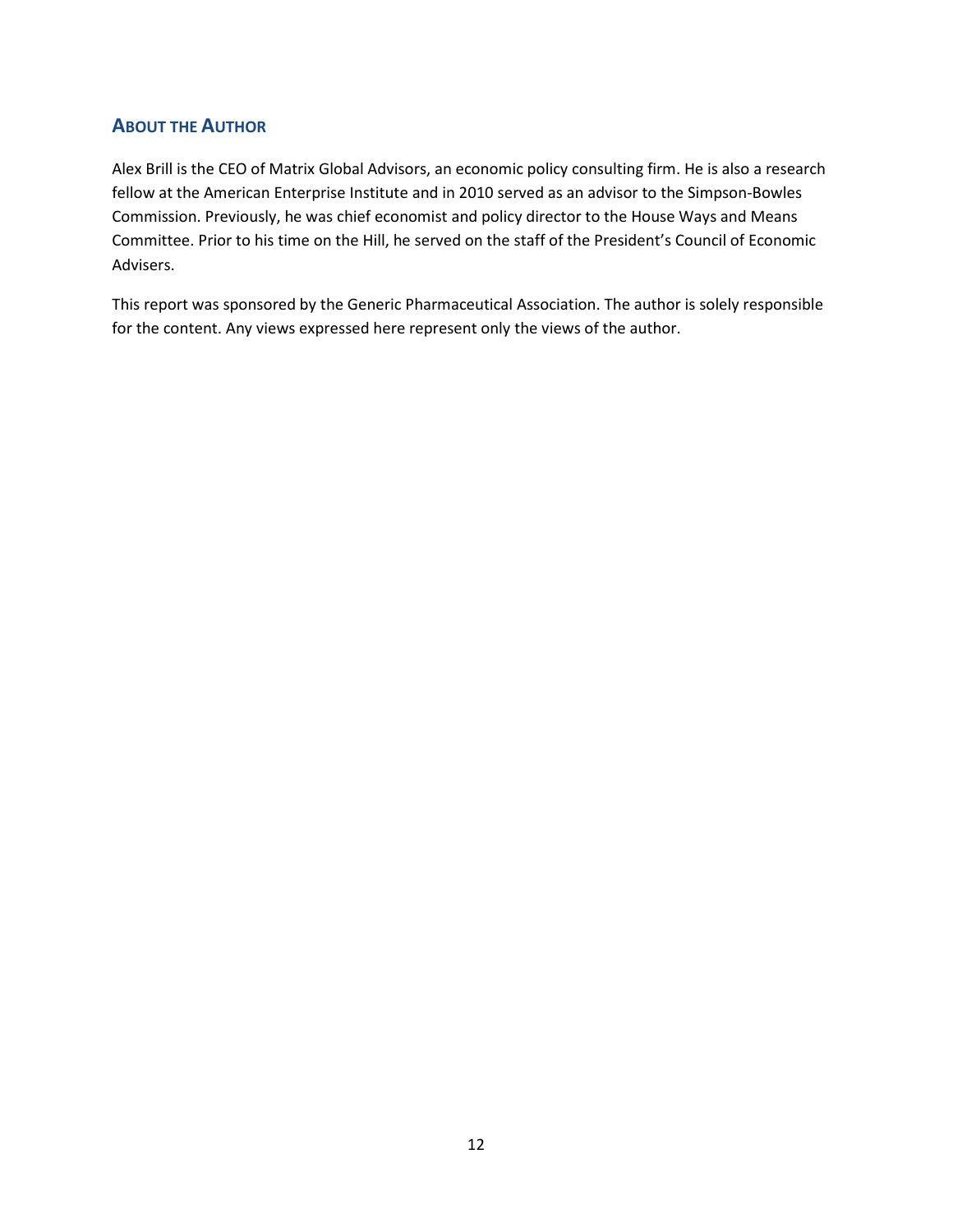## **NOTES**

 $<sup>2</sup>$  FDA, "Preliminary Regulatory Impact Analysis: Supplemental Applications Proposing Labeling Changes for</sup> Approved Drugs and Biological Products" (November 13, 2013), 5, available at www.fda.gov/downloads/ AboutFDA/ReportsManualsForms/Reports/EconomicAnalyses/UCM375128.pdf. While the Proposed Rule does include similar language, it is buried in the background section (see pp. 67988–9), whereas the Preliminary Regulatory Impact Analysis presents the rationale in its description of the "Need for Regulation."

<sup>3</sup> FDA, "Supplemental Applications Proposing Labeling Changes for Approved Drugs and Biological Products,"

67986.<br><sup>4</sup> *Ibid.*, 67996.<br><sup>5</sup> FDA, "Preliminary Regulatory Impact Analysis: Supplemental Applications Proposing Labeling Changes for Approved Drugs and Biological Products," Table 4.<br><sup>6</sup> FDA, "Supplemental Applications Proposing Labeling Changes for Approved Drugs and Biological Products,"

67995.

<sup>7</sup> Ibid., 67989.<br><sup>8</sup> Ibid., 67996.<br><sup>9</sup> FDA, "Preliminary Regulatory Impact Analysis: Supplemental Applications Proposing Labeling Changes for Approved Drugs and Biological Products," 16.<br><sup>10</sup> *Ibid.*, 18.<br><sup>11</sup> *Ibid.*, 11.<br><sup>12</sup> *Ibid.*. 11–12.

<sup>14</sup> IMS Institute for Healthcare Informatics, "Declining Medicine Use and Costs: For Better or Worse? A Review of

the Use of Medicines in the United States in 2012," May 2013.<br><sup>15</sup> FDA, "Preliminary Regulatory Impact Analysis: Supplemental Applications Proposing Labeling Changes for<br>Approved Drugs and Biological Products," 13.

<sup>16</sup> *Ibid.*, 12.<br><sup>17</sup> *Ibid.*, 19.<br><sup>18</sup> FDA, "Supplemental Applications Proposing Labeling Changes for Approved Drugs and Biological Products,"

67986. (Emphasis added.)<br><sup>19</sup> Barack Obama, "Improving Regulation and Regulatory Review," Executive Order 13563 (January 18, 2011), 3821,<br>available at www.regulations.gov/docs/EO\_13563.pdf.

 $^{20}$  Bill Clinton, "Regulatory Planning and Review," Executive Order 12866 (September 30, 1993), available at www.regulations.gov/docs/EO\_12866.pdf.<br><sup>21</sup> If there are cases within the generic drug industry in which pricing power exists (as may be the case for small

generic markets), then prices may rise by more than the increased cost of liability. As economists Don Fullerton and Gilbert Metcalf describe in a paper on the incidence of taxes, "This indirect price effect arises because the decrease in the equilibrium number of firms yields increased market power for the remaining firms." (Don Fullerton and Gilbert Metcalf, "Tax Incidence," in *Handbook of Public Economics, Volume 4*, 1st edition, ed. Alan

Auerbach and Martin Feldstein (Amsterdam: Elsevier Science B.V., 2002), 1827.)<br><sup>22</sup> FDA, "Preliminary Regulatory Impact Analysis: Supplemental Applications Proposing Labeling Changes for<br>Approved Drugs and Biological Produ

<sup>23</sup> FDA, "Generic Competition and Drug Prices," available at www.fda.gov/AboutFDA/CentersOffices/

OfficeofMedicalProductsandTobacco/ CDER/ucm129385.htm.<br><sup>24</sup> FDA, "Requirements on Content and Format of Labeling for Human Prescription Drug and Biological Products," *Federal Register* 71, no. 15 (January 24, 2006), 3935, available at www.gpo.gov/fdsys/pkg/FR-2006-01-24/pdf/FR-

2006-01-24.pdf.<br><sup>25</sup> Generic Pharmaceutical Association, "Generic Drug Savings in the U.S.: Fifth Annual Edition," 2013, available at www.gphaonline.org/media/cms/2013 Savings Study 12.19.2013 FINAL.pdf.

<span id="page-13-0"></span> $1$  Food and Drug Administration (FDA), "Supplemental Applications Proposing Labeling Changes for Approved Drugs and Biological Products," *Federal Register* 78, no. 219 (November 13, 2013), 67985, available at